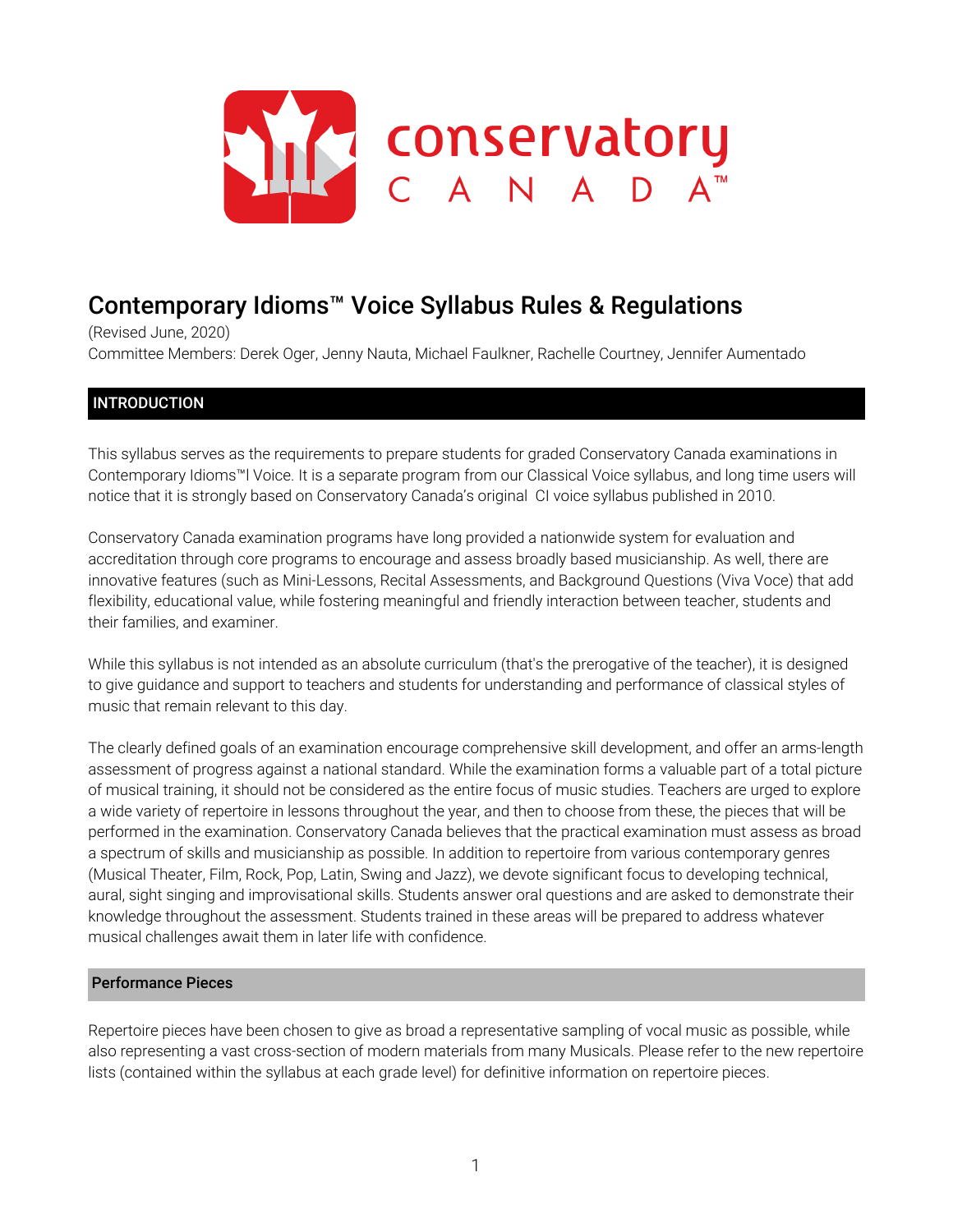Students who have favourite repertoire of their own not on our current list may gain approval to use their music for Examinations by submitting an Irregular List Approval request. Please email our office,

([registrar@conservatorycanada.ca\)](mailto:registrar@conservatorycanada.ca) providing the score and requesting which grade level and you are looking to use the song for. It will be appraised quickly at no cost and an approval letter will be issued to present to the examiner at the examination.

In addition to the Contemporary Idioms Voice Syllabus Repertoire List selections you may also consult our Classical Voice Syllabus Repertoire Lists, (available on our website [here\)](https://conservatorycanada.ca/syllabi/classical-voice/) where you may find suitable repertoire for the Contemporary exam. These pieces are to be used at the same level as the grade used for Classical exams.

Please refer to the syllabus for rules regarding use of backing tracks, microphones, props and staging. All pieces must be sung from memory.

# **Technique**

Technical exercises are carefully paced to help prepare for repertoire demands in each grade. The musical score for all exercises is included in the syllabus under the appropriate grades. Students may refer to the printed exercise at the examination. Other rules concerning transposing of exercises, starting notes and use of vowels are given in the syllabus.

# Sight Singing

Sight singing closely follows our Classical model with rhythmic clapping as well as singing a short vocal passage at sight. Guidelines are given in the syllabus.

# Aural Skills

Ear Training tests follow our Classical model, with guidelines given in the syllabus.

#### Improvisation

In an effort to provide a more meaningful improvisation exercise and novel resources for teachers and students, we have included three backing tracks with lead sheets for each of Levels 1-5. Students must use these resources for Levels 1-5 on an exam. Students can provide their own backing tracks and lead sheets for Levels 6-8. Students who do not want to include improvisation on their exam can simply substitute an Own Choice piece for the same amount of marks.

#### Background Information (formerly Viva Voce)

Students are required to orally answer questions about pieces, titles, terms, and composers as they are found in their repertoire pieces. Although it is recommended study, we will no longer be asking questions related to the formal structures or harmonic analysis with identification of modulations and key relationships. Students are required to provide relevant biographical background information on any composer starting at Grade 4.

# GENERAL REGULATIONS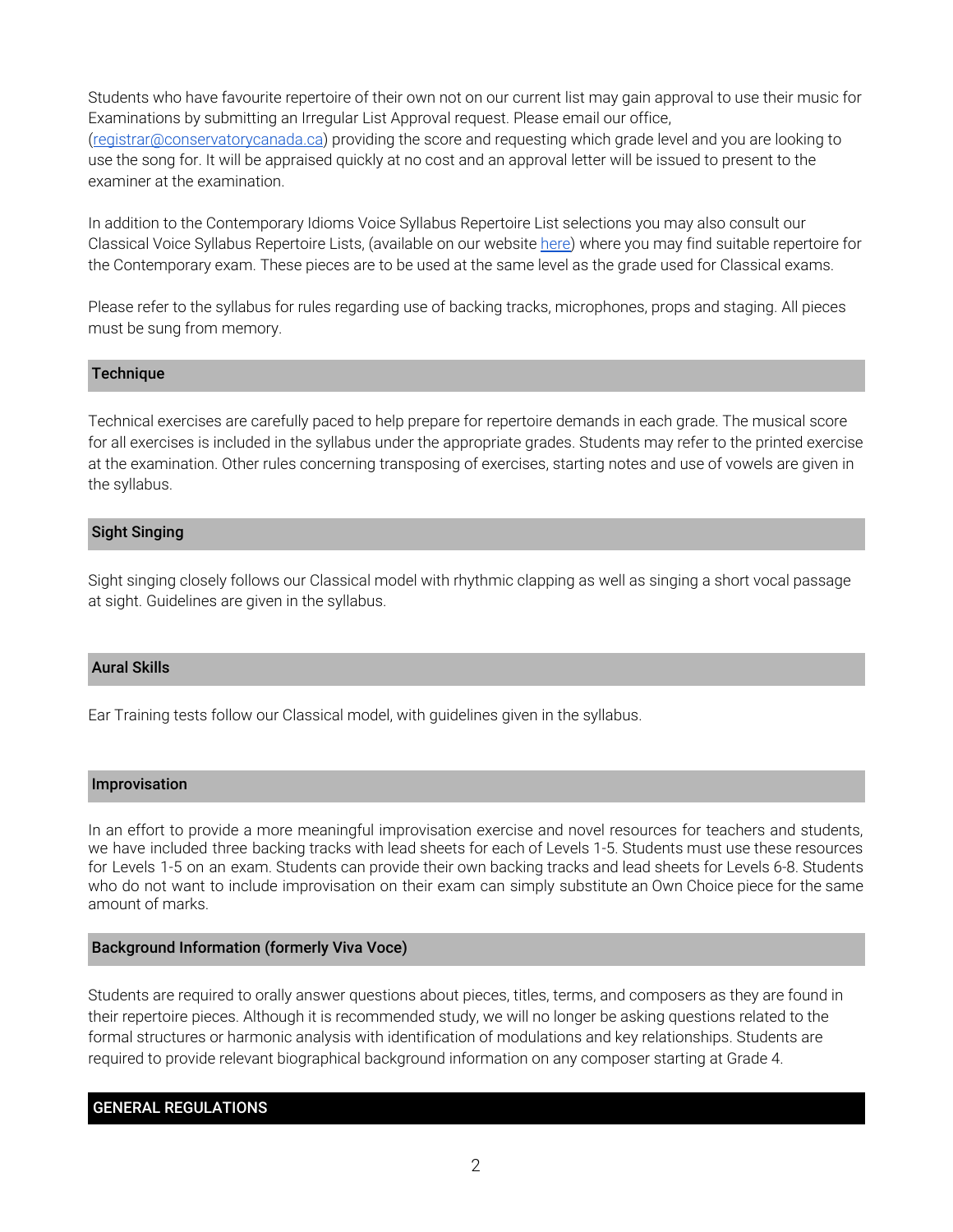These Regulations govern the use of Conservatory Canada practical syllabi for both Classical and Contemporary Idioms streams.

Conservatory Canada offers practical Classical Examinations in:

| Piano        | Violin | Trumpet     | Flute              |
|--------------|--------|-------------|--------------------|
| Organ (pipe) | Viola  | French horn | Clarinet           |
| Guitar       | Cello  |             | Trombone Saxophone |
| Voice        |        | Tuba        |                    |

Conservatory Canada offers practical Contemporary Idioms Examinations in:

| Piano  |
|--------|
| Voice  |
| Guitar |
|        |

# Practical Examinations

The Conservatory conducts three practical examination sessions during each academic year. These examinations include most instruments and voice, and are held at centres throughout Canada (new centres may be established by arrangement with the Conservatory):

We also offer eExams-examinations done online whenever the student is ready. We have many eExam centres set up across the country. Please contact our office for more details on this convenient option.

| <b>Winter Session</b> | First three weeks in February |
|-----------------------|-------------------------------|
| <b>Spring Session</b> | Entire month of June          |
| Summer Session        | Middle two weeks in August    |

Applicants should consult the website for the deadline date of the specific session for which they wish to apply.

The Conservatory offers an online application service. Also available in many centres is an online scheduling service so students are able to choose their own day and time of examination. In other centres, we will make every effort to schedule examinations around legitimate events, such as school trips or school examinations, provided notice is given at the time of the application. However, because of constraints in reserving facilities and examiners, this cannot be guaranteed, and by submitting an application, the candidate agrees to appear for the examination as scheduled. Candidates entering the June examinations must understand that it is not always possible to schedule music examinations around school examinations.

Candidates will be given at least two weeks notice of the date, time and place of the practical examination. Under no circumstances are candidates or their teachers permitted to change dates or times of the scheduled examination. Examiners are instructed not to make schedule changes unless such changes have been authorized by the Office of the Registrar.

Applications are to be made online at our website [www.conservatorycanada.ca](http://www.conservatorycanada.ca/)

Applications must be made by midnight on the deadline date. Late applications will be charged a \$30 penalty.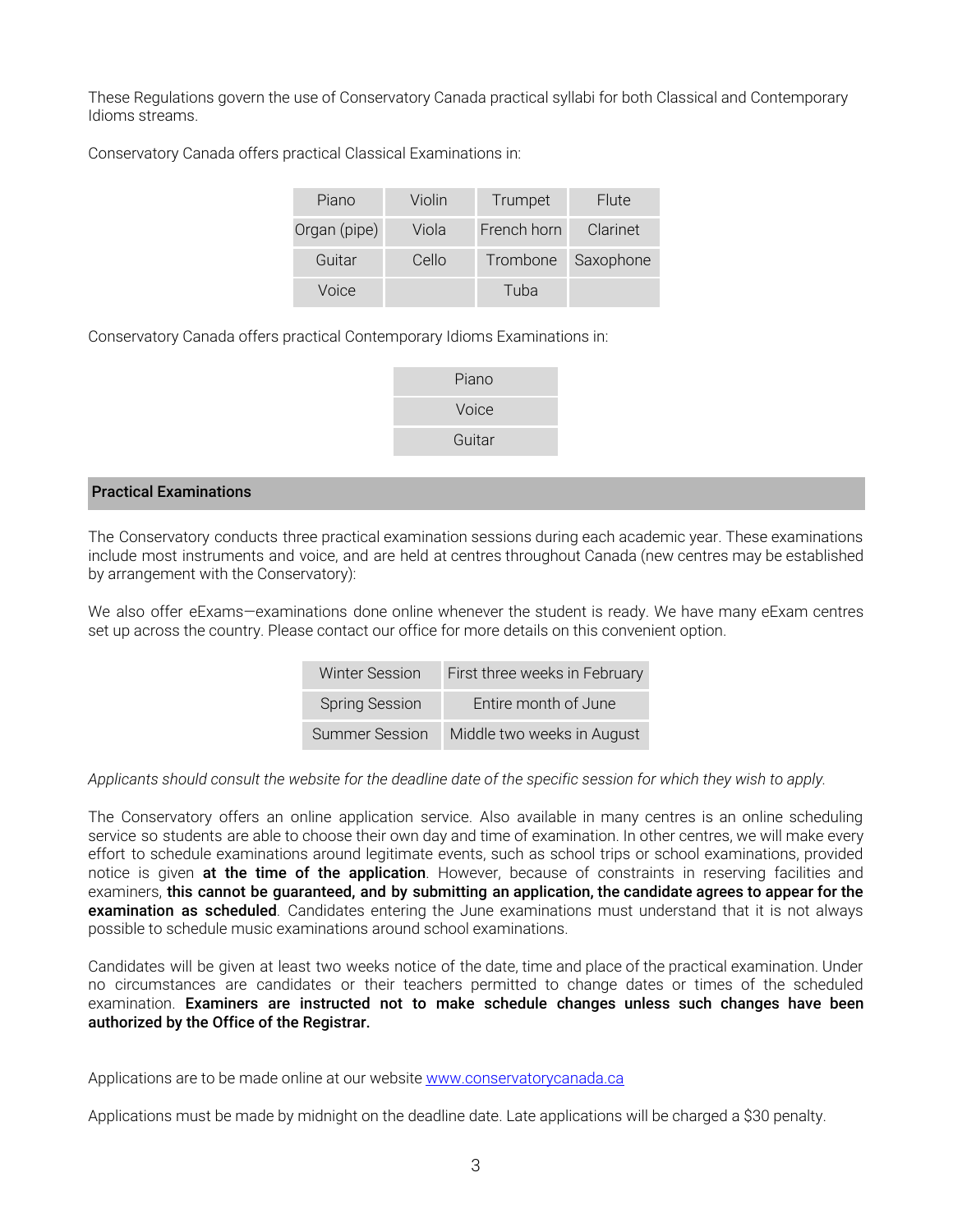Each partial or supplemental examination requires a new application.

### **Centres**

Practical examinations are conducted by fully qualified examiners appointed by the Conservatory in those centres where the number of applicants is deemed sufficient. The Conservatory reserves the right to defer examinations until a later session in any centre where the enrollment does not warrant the visit of an examiner, or to require the candidate to travel to the nearest viable centre. The best facilities available will be provided for examinations in centres as close as possible to the candidate's hometown. Candidates should plan to arrive at least 15 minutes before the examination is scheduled to begin.

# Appeals

Queries or appeals concerning the examination procedure must be filed in writing with the Office of the Registrar within 10 days of the completion of the examination.

# Cancellations

Notice of withdrawal, for any reason, must be forwarded to the Office of the Registrar. Consult the current application form for refund policy regarding cancellations by the candidate before the scheduled date of the examination. No refund will be considered for notice of cancellation, for whatever reason, received after the scheduled date of the examination.

# Marking Standards

The Conservatory's standard of marking is as follows:

| First-Class Honours with Distinction | $90-100$ marks  |
|--------------------------------------|-----------------|
| <b>First-Class Honours</b>           | $80 - 89$ marks |
| <b>Honours</b>                       | $70 - 79$ marks |
| Pass                                 | $60 - 69$ marks |
| Insufficient to Pass                 | below 60 marks  |

#### **Results**

Examination marks may be viewed online with the appropriate candidate number. Under no condition will examination results be released verbally, either in person or by telephone. Because examination marks are confidential to the teacher and candidate, results CANNOT be released to any other person.

# **Certificates**

Certificates are awarded for all practical, theory and history examinations upon the successful completion of all requirements. For practical examinations, certificates will be issued subject to the completion of theory/history co-requisite requirements listed for each grade. Certificates are issued electronically, and can be accessed through the Student portal.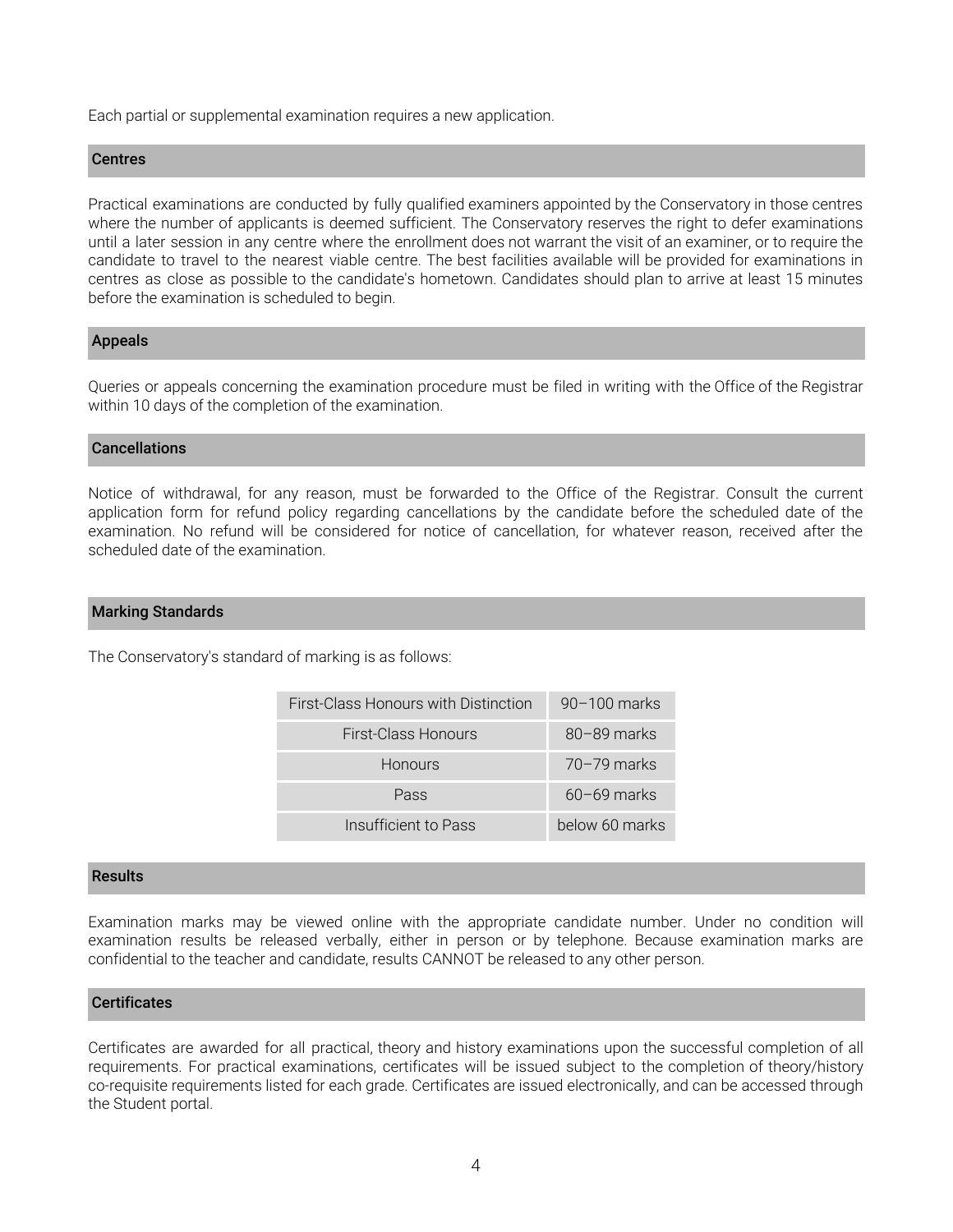#### Visually Impaired or Physically Challenged Candidates

The Conservatory will make every effort to make special provisions for visually impaired or physically challenged candidates. For details, please contact the Office of the Registrar *before the closing date for applications*.

# REGULATIONS FOR PRACTICAL EXAMINATIONS

#### Conduct of Practical Examinations

Only the Examiner, or Examiners, and the candidate will be permitted to be present in the examination room during the progress of the examination, except for the eExams, where a facilitator will be present. Where collaborative pianists are needed, they will be permitted in the room only for those portions for which their services are required.

#### **Copyright and Photocopying**

Candidates must provide the Examiner with an original printed copy of all pieces to be performed, especially those not memorized. In accordance with copyright law, photocopies of musical scores (for use by the candidate or accompanist or the examiner) are NOT permitted in the examination room unless the candidate can present written authorization from the copyright holder, or proof of online purchase from a source licensed to sell the score. Downloaded scores that belong to the public domain may be used, as long as proof is provided illustrating that the score was obtained from IMSLP.

If illegal photocopies are used in the examination room, with no legal original copy present, the student will not **be examined.** It is illegal to photocopy an original score in order to obtain a second copy to give an Examiner, where both the student and Examiner require a score. In cases where only one original is available, Examiners can ask to see the score both in advance and / or after the performance, or look over the shoulder of the candidate while they perform. **Students risk forfeiting their examination if illegal photocopies are used.**

Photocopies for page turns are only permitted if written permission is obtained from the publisher. Conservatory Canada grants permission for the photocopying of one page per piece, for any music published in its New Millennium Series Piano or Voice, or the Canadian Contemporary Repertoire Series. Conservatory Canada cannot grant permission for copies to be used for the purposes of page turning for any other publications. These copies will need to be destroyed if found in the examination room.

Candidates must list, in the appropriate place on the examination notice, all repertoire to be performed in the examination. This list must be given to the examiner at the start of the examination.

#### Irregular Lists

Any piece not found in the list pieces for the particular grade in this syllabus constitutes an irregular list piece.

The score must be provided to the Registrar ([registrar@conservatorycanada.ca](mailto:registrar@conservatorycanada.ca)), including full details of the piece along with the requested Grade level and repertoire sub-section. Approvals are free of charge and candidates will be furnished with an approval letter to present to the examiner at the examination. Approvals must reach the Registrar's Office within 30 days of the Examination date to be considered.

NOTE: It is permissible, without special approval, to include one piece from a higher grade in this syllabus.

# Partial Examinations